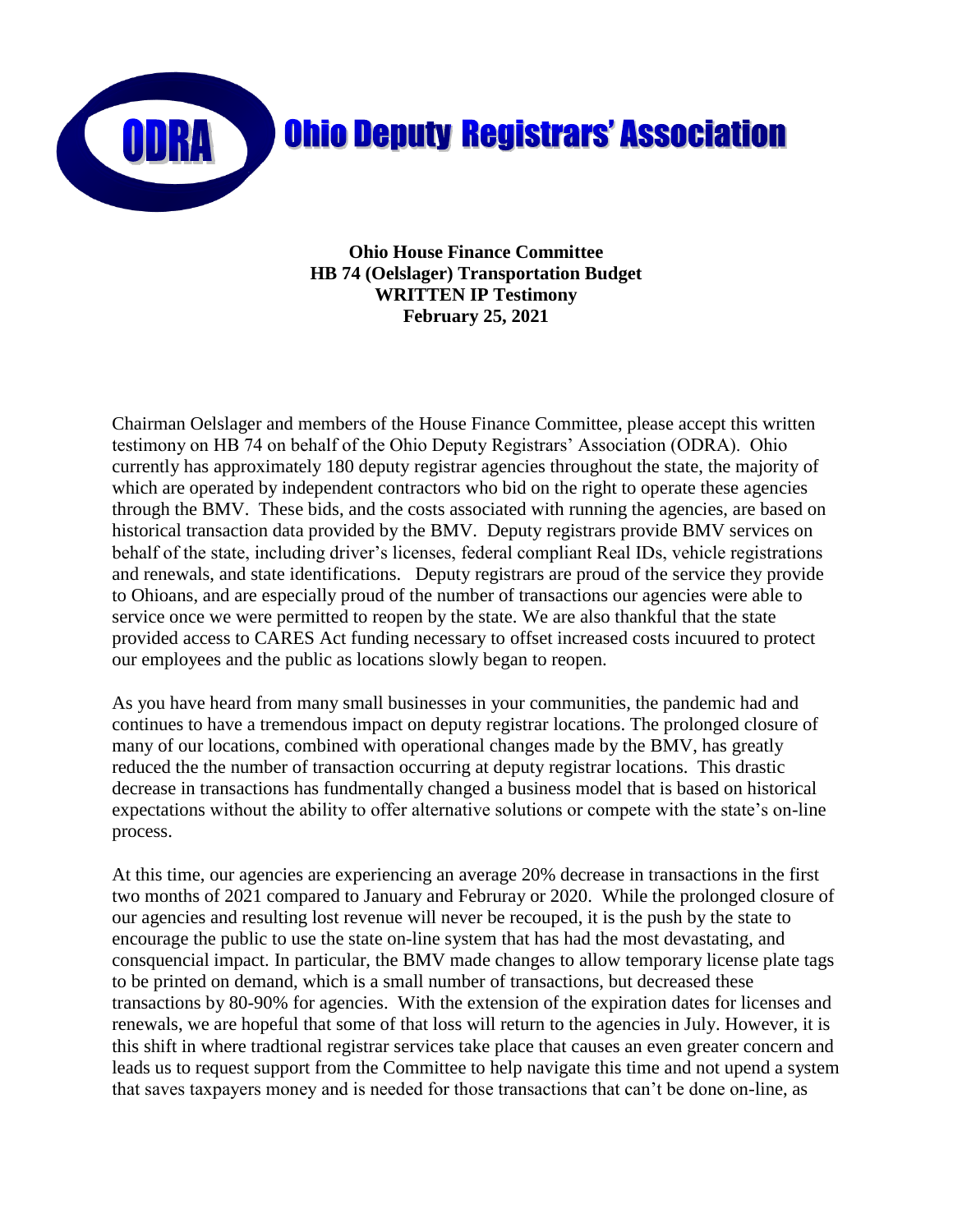well as for those Ohioans that do not have the access to technology or are not as comfortable using technology.

As you are aware, the state has operated the on-line registration renewal program Oplates, and a mail-in program for over a decade. The result of these programs has been to divert approximately 25% of the historical transactions from the deputy registrar system until 2020. In an effort to reduce in-person transactions as a result of the pandemic, the state has been aggressively promoting on-line services, diverting transactions away from deputy registrar agencies. The pandemic has created the perfect storm to accelerate on-line solutions, but there has not been a strategic plan on how to ensure the viability of the current system, and recognition that these small business owners have invested in their agencies based on historical transactions that the state is now actively diverting.

The state BMV can send electronic notification to customers to remind them to renew their driver's license or registration, and provide a link to the state's on-line service. However, they do not provide a link to the deputy registrar's location. Deputy registrars bid on their agencies based on historical transaction data provided by the BMV, so when the BMV makes a wholesale change to move customers from in-person to on-line without providing the deputy registrars the ability to compete or participate in the on-line process, a deputy registrar does not have any options to grow their market share. In addition, they are required to keep and maintain certain hours of operation and number of employees even if their volume can no longer support the requirements. Unlike other small businesses, deputy registrars do not have the ability to adjust to market changes. In other words, the BMV establishes the market under which deputy registrars bid while maintaing the right to unilaterly change that market at any time.

ODRA has sought to work with the BMV to find solutions to this problem, such as presenting a customer service APP to the BMV in January of 2020. The goal of this proposal is to find a technology solution at no cost to the state that would provide deputy registrars the ability to offer customer convenience through technology. Unfortunately, due to the pandemic, the project was put on hold. We are working towards a solution to be able operationalize it without the reliance of the state BMV's IT support.

During the past lame duck session, the state BMV put forward an amendment that would permit the state to provide all in-person transactions provide by deputy registrars, for the BMV to offer them on-line. ODRA requested changes to the amendment that would recognize deputy registrars to participate in on-line transactions. We appreciate the support we received in that request by the House and the Senate. Unfortunately, without the state identifying a mechanism for payment or way to allow deputy registrars to participate in an on-line system, this language is currenlty limited. Moreover, we are concerned the current proposal in HB 74 authorizing on-line renewal of driver's licenses without any recognition in statute of how the deputy registrars will be compensated or participate in the process will lead to the same issues. We appreciate the Registrar recognizing the deputy registrar system saves \$60 million per year to the taxpayers of Ohio, and that he wants to work to keep the system viable as we transition to a new delivery model, but business owners need more certainty.